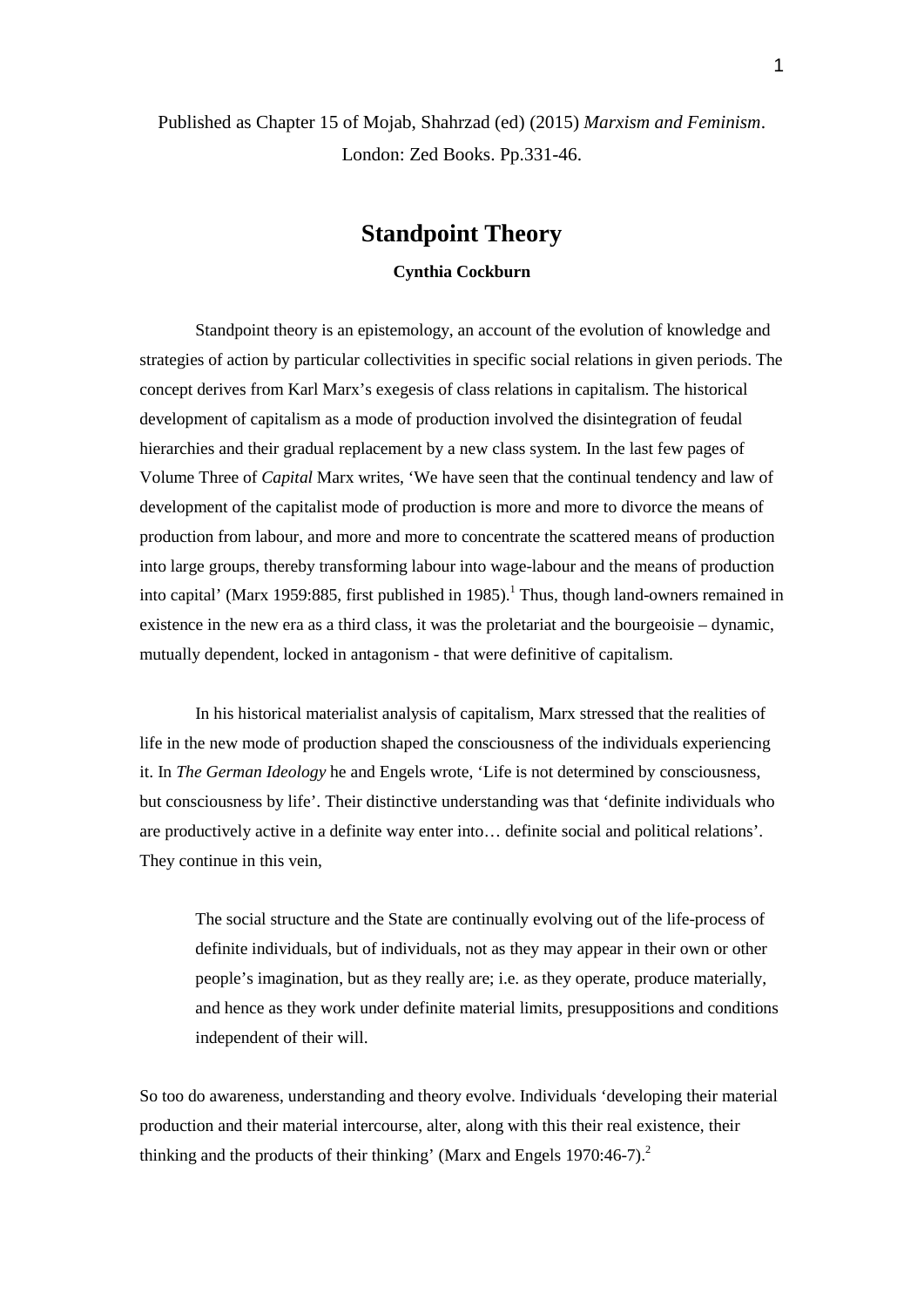This theme in Marx's work was later developed by Georg Lukács. In *History and Class Consciousness* Lukács addresses Marx's account of, as he puts it, 'the special position of the proletariat in society and in history, and the standpoint from which it can function as the identical subject-object of the social and historical process of evolution' (Lukács 1968:149).<sup>3</sup> He continues with a quotation from Marx' and Engel's *The Holy Family*,<sup>4</sup> in which they represent the class relation as follows.

The property-owning class and the class of the proletariat represent the same human self-alienation. But the former feels at home in this self-alienation and feels itself confirmed by it; it recognises alienation as its own instrument and in it possesses the semblance of a human existence. The latter feels itself destroyed by this alienation and sees in it its own impotence and the reality of an inhuman existence (cited in Lukács 1968:149).

As a consequence, Lukács himself continues, while class interests 'keep the bourgeoisie imprisoned within this immediacy', they force the proletariat to go beyond it, to become 'conscious of the social character of Labour'. It is 'only in the proletariat that the process by which a man's achievement is split off from his total personality and becomes a commodity leads to a revolutionary consciousness'. For the working class, therefore, recognizing the dialectical nature of its existence is, Lukács says, 'a matter of life and death' (ibid: 164,171). It necessarily pitches the class into struggle with its rulers. In this, the Marxian understanding of class standpoint can be heard to echo Hegel's account of the development of self consciousness, where he employs the allegory of the 'master' and the 'servant', necessarily precipitated into existential conflict in which the stake is annihilation of self or other (Hegel  $1977$ ).<sup>5</sup>

One effect of class domination therefore is the emergence of a distinctive proletarian 'standpoint', or as we might say today, a proletarian 'take' on life. What is more, because the view from below is capable of revealing 'the immanent contradictions' in the capitalist mode of production, the practical class consciousness of the proletariat has the revolutionary potential to disrupt the given structure, the unique 'ability to transform things' (Lukács 1968:197, 205). Antonio Gramsci, also writing in the early  $20<sup>th</sup>$  century tradition of 'Western Marxism', shared this understanding of class consciousness. Observing the capability of Western European capitalist classes to sustain their rule over a potentially insurgent working class by hegemony, that is to say by culturally-generated consent rather than coercion, he saw the potential for proletarian revolutionary thought to grow, find adherents among other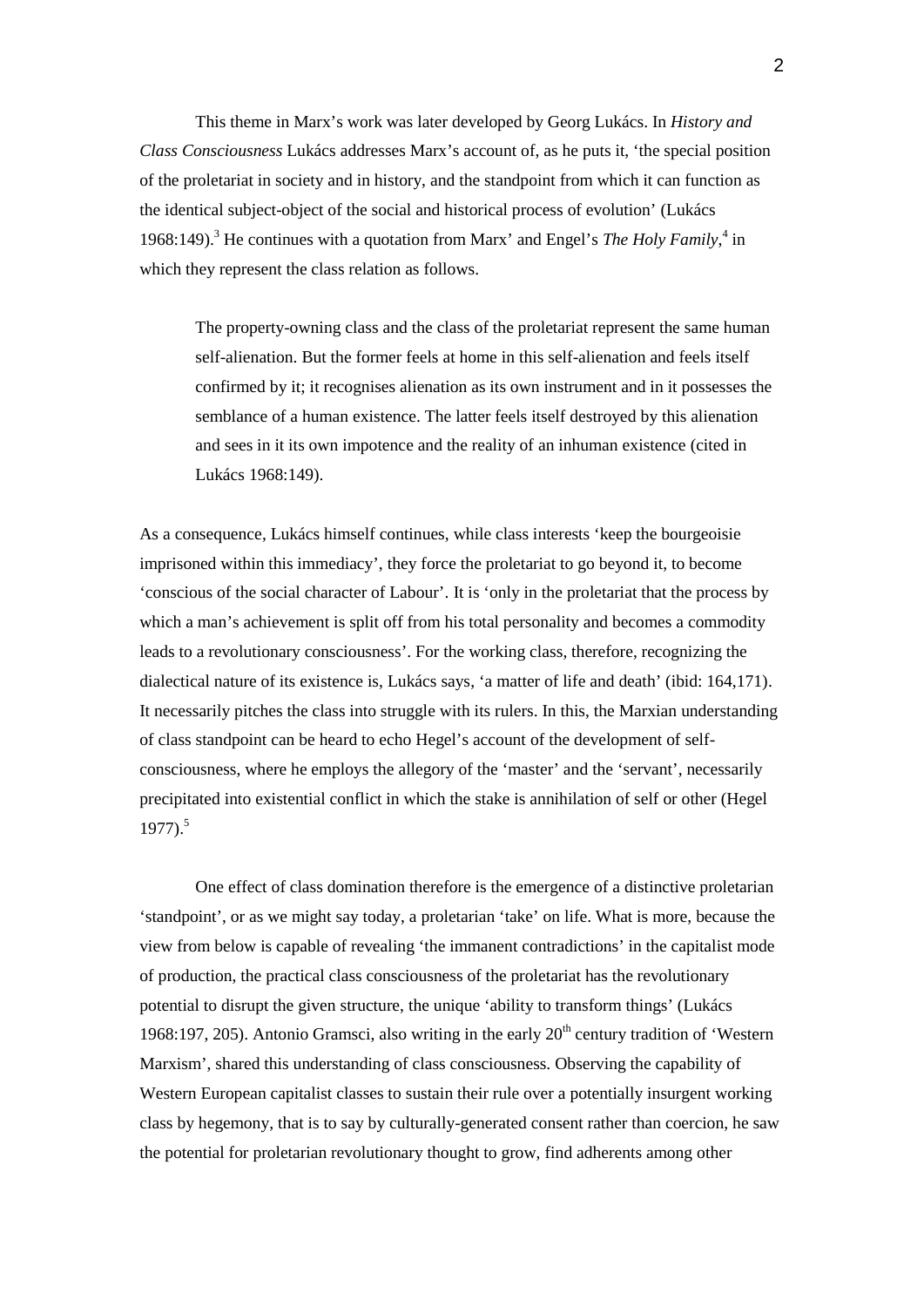elements in civil society, and eventually achieve counter-hegemonic capability, challenging the sway of ruling class ideology (Gramsci 1971). $<sup>6</sup>$ </sup>

## **[A] The gendering of standpoint theory**

Women do not feature in Marx's account of the creation of surplus value, the heart of his economic theory. Lukács and Gramsci for their part also seem to have conceived of the proletariat as male. They use masculine nouns and pronouns in referring to it, and rarely allude to female workers or female family members of male workers. In fact the unthinking assertion of masculinity is sometimes so emphatic as to be laughable. Thus Lukács celebrating the proletarian achievement: 'From this standpoint alone does history really become a history of mankind. For it contains nothing that does not lead back ultimately to men and to the relations between men' (Lukács 1968:186). Nonetheless, in the 1970s some feminist socialist thinkers began to see the uses of Marxist standpoint theory for understanding forms of thought emerging from women's exploitation and oppression in a patriarchal sex-gender order.

Dorothy Smith and Nancy Hartsock both began work on this theme in the 1970s, and published more substantial analyses in the following decade. In her major work *The Everyday World as Problematic: A Feminist Sociology*, Smith reprised the theme of earlier essays (Smith 1974, 1981), describing the 'brutal history of women's silencing' by authoritative male discourse. This marginalization of women's experience and thought she represented as part of 'the relations of ruling', a concept that, as she defined it, 'grasps power, organization, direction, and regulation as more pervasively structured than can be expressed in traditional concepts provided by the discourses of power'. It reflects, she says, 'the dynamic advance of the distinctive forms of organizing and ruling contemporary capitalist society, and the patriarchal forms of our contemporary experience' (Smith 1987:3). Where was the sociology in which women would 'talk back' to power from the perspective of their everyday experience? Smith set out to make good the lack by creating 'a way of seeing, from where we actually live, into the powers, processes, and relations that organize and determine the everyday context of that seeing' (ibid:9). Referring explicitly to Marx's use of Hegel's parable of master and servant, Smith saw parallels between 'the claims Marx makes for a knowledge based in the class whose labor produces the conditions of existence, indeed the very existence, of a ruling class, and the claims that can be made for a knowledge of society from the standpoint of women' (ibid:79).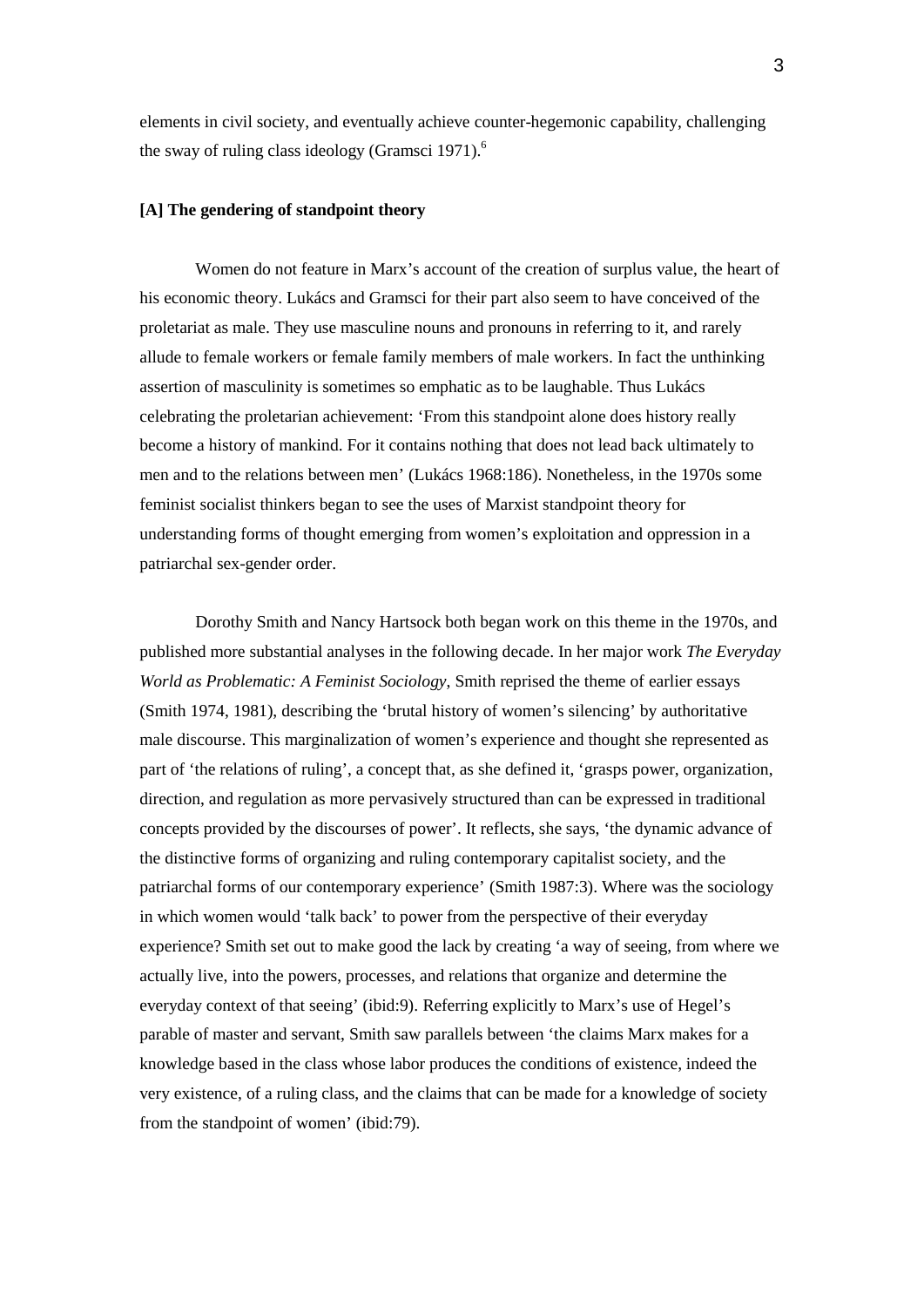Similarly Nancy Hartsock, in an article on which she began work in 1978, brought a historical materialist approach to the understanding of 'the phallocratic institutions and ideology that constitute the capitalist form of patriarchy' (Hartsock 1985:231).<sup>7</sup> She spelled out significant differences between men's and women's life activity. Where men have the singular role of producing goods, women as a sex produce both goods and human beings. Unlike those of men, women's lives are institutionally defined by the production of use values in the home. She observed, therefore, that,

if life itself consists of sensuous activity, the vantage point available to women on the basis of their contribution to subsistence represents an intensification and deepening of the materialist world view available to the producers of commodities in capitalism, an intensification of class consciousness (ibid:235).

Women's life activity, then, might be considered the source of a specific feminist standpoint. In proposing this, Hartsock spelled out some of the essential features of a 'standpoint' in Marxist theory. Material life, whether experienced by a given class or a given sex, both structures and sets limits on the understanding of social relations. In systems characterized by the domination by one group of another, the vision of each will be an inversion of that of the other. The view from above is likely to be both partial and perverse. Later, Hartsock would explain 'By perverse I meant specifically both strange and harmful'.<sup>8</sup> On this reading, she concluded that women's lives surely 'make available a particular and privileged vantage point on male supremacy, a vantage point that can ground a powerful critique of the phallocratic institutions and ideology that constitute the capitalist form of patriarchy' (ibid:231). Most importantly, in Marxist theory, as Hartsock stresses, the standpoint of the oppressed group is an engaged vision, an achievement. It becomes available only through struggle. Finally, women's resistance to patriarchy, exposing the inhumanity of human relations, 'embodies a distress that requires a solution...a social synthesis that does not depend on any of the forms taken by abstract masculinity' (ibid:246). Like the proletarian standpoint, it 'points beyond the present, and carries a historically liberatory role' (ibid:232).

## **[A] Situated and plural knowledge**

Recognizing 'standpoint' is to acknowledge that a plausible account of the world can be given from more than one positionality. In this spirit, a number of feminist theorists in the 1980s questioned the basis of knowledge claims (Rose 1983, Jaggar 1983, Harding 1986). Donna Haraway, addressing the multiplicity and diversity of feminist subjects and life experiences, developed the plural concept of 'situated knowledges' (Haraway 1988). She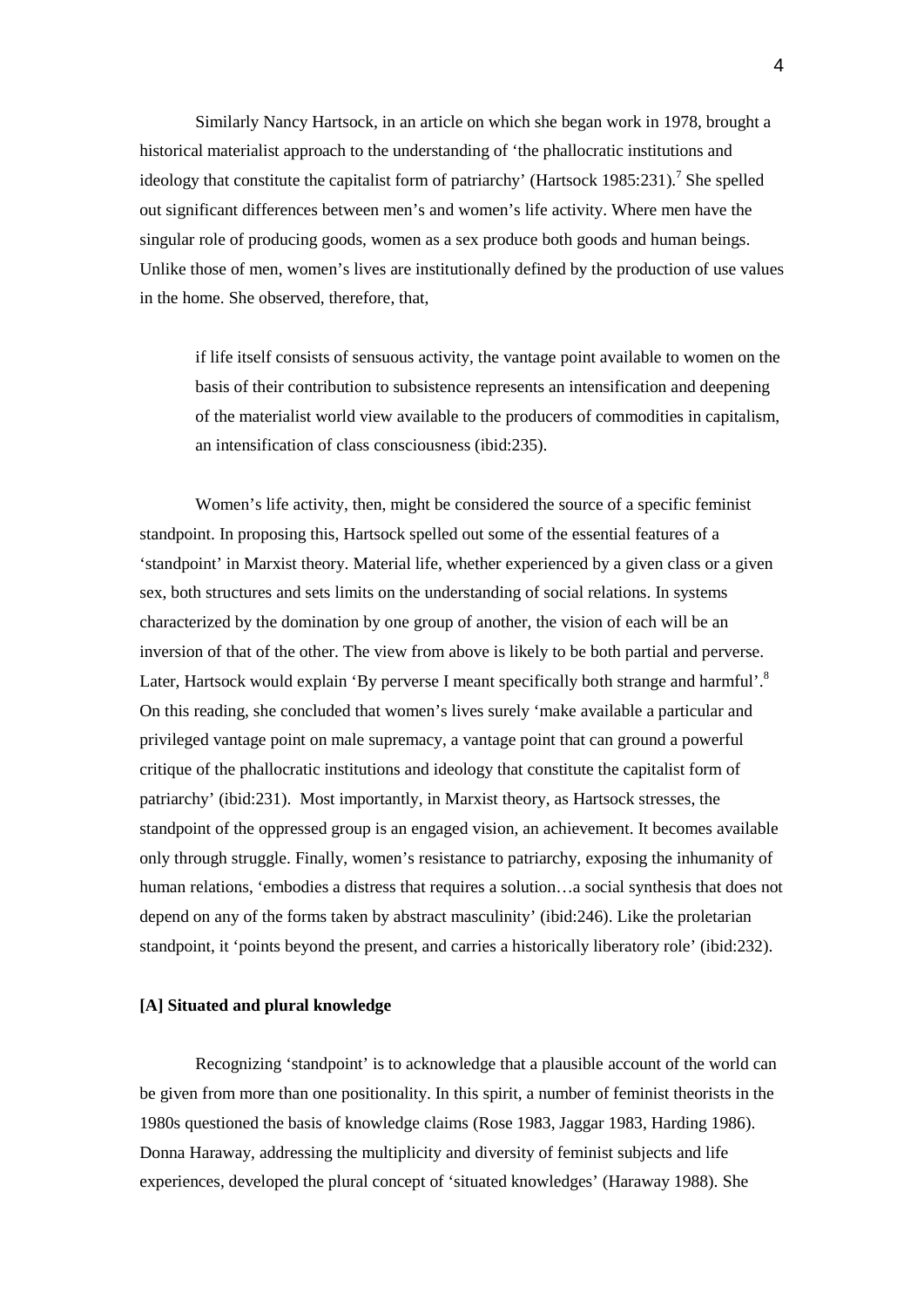insisted on the embodied nature of all trustworthy seeing and knowing, dismissing 'unlocatable' knowledge claims as irresponsible. In particular, she stressed, one cannot expect to generate an understanding useful to subjugated groups from the universalizing standpoint of the master, 'the Man, the One God, whose Eye produces, appropriates, and orders all difference' (ibid:193). Diverse views from below, clearly rooted in life experiences, were a better bet for more reliable accounts of the world.

The subjugated have a decent chance to be on to the god-trick and all its dazzling – and, therefore, blinding - illuminations. 'Subjugated' standpoints are preferred because they seem to promise more adequate, sustained, objective, transforming accounts of the world (ibid:191).

'Reliable', however, seemed to claim 'objectivity'. On what basis could partial and competing knowledges be considered objective? Haraway, and a little later Sandra Harding, reclaimed objectivity for situated knowledges. Harding had already contributed, in 1986, a major addition to feminist standpoint theory in her *The Science Question in Feminism*, in which she had savaged the androcentrism of the sciences and called for a feminist 'successor science' project (Harding 1986). Now she argued in defence of 'situated knowledges' that giving up 'the goal of telling one true story about reality' need not mean that 'one must also give up trying to tell less false stories' (Harding 1991:187). Science had never been valuefree, as scientists liked to claim. A stronger version of objectivity could be achieved by combining the standpoint from below with enquiry that was reflexive, by actors who named and clearly situated themselves, coming clean about power, interests and values, as informative about the subject and source of knowledge as about the objects of which they spoke.

#### **[A] Labour as Marxist feminist problematic**

Even within its own frame of reference, Marxist thought had clearly overlooked an important phenomenon. A distinctive feature of the division of labour is the *sexual division of labour*. This had been precisely Hartsock's project - to render an 'account of the sexual division of labour and its consequences for epistemology' (Hartsock 1985:232). Capitalists reckon on, and profit from, both women's gendered disadvantage in the workplace and their unpaid labour in the home. This oversight has often enough been pointed out by women active in labour movements. It is possible however to represent the oversight as a shortcoming of socialist analysis, without positing a system of male supremacy in which men as men also benefit from women's labour. Lindsey German, for instance, dismissive of feminism as 'a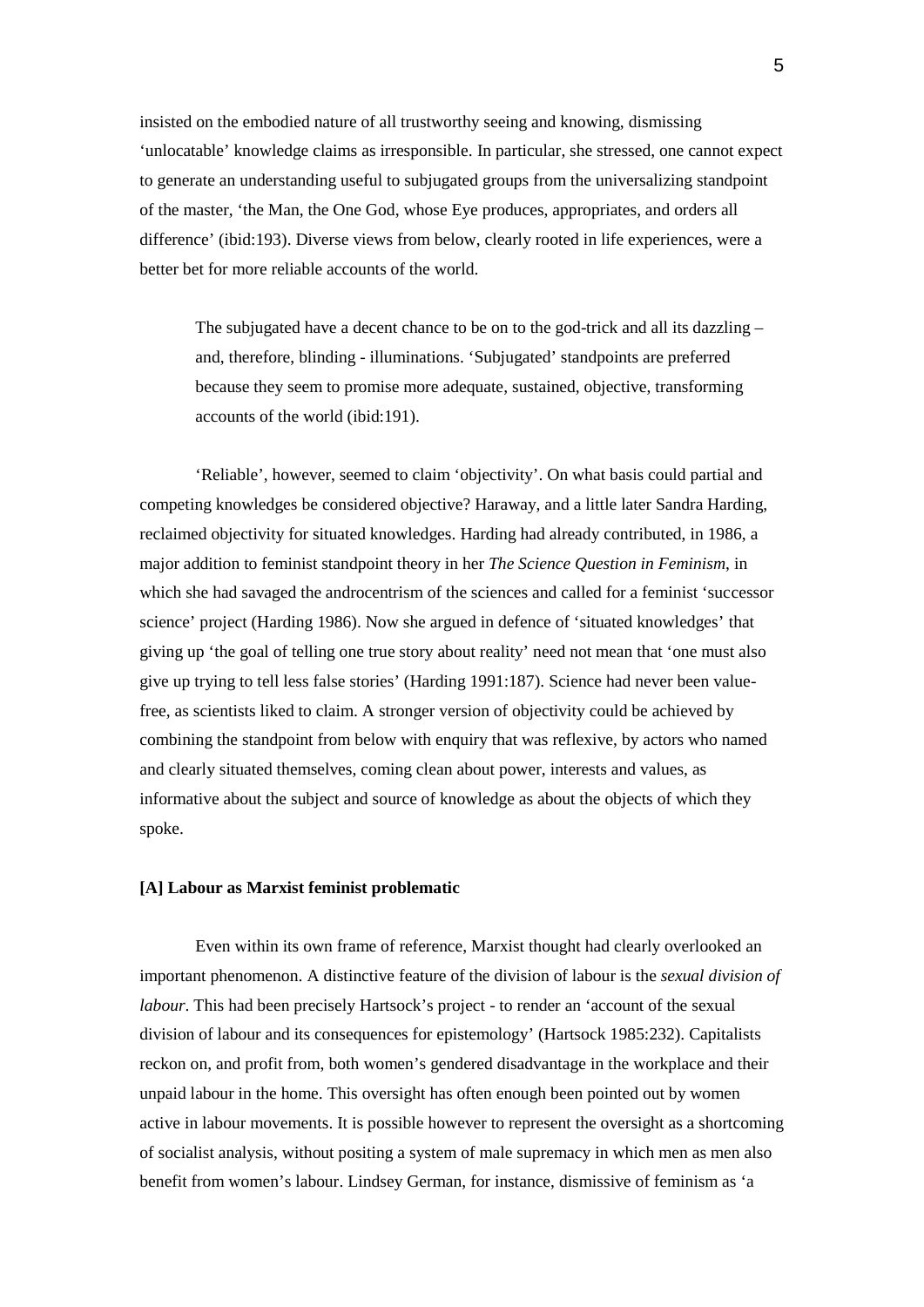limited political programme' (German 2007:166), offers a thorough description of the position of women in capitalist labour relations while firmly rejecting the analysis of those feminist writers - she cites Heidi Hartmann (1981) in particular - who frame women's labour processes within *patriarchal* as well as capitalist relations. This, she writes, is 'an extremely partial reading' of women's history and a retreat from class analysis' (German 2007:154).

Other feminists challenging the gender-blindness of Marxist thought have often tended, like Hartsock, to restrict their corrective analysis to labour processes and relations. Thus Heidi Hartmann, who, as Lindsey German noted, makes a cogent case for understanding patriarchy as a system of power relations distinct from, though deeply implicated in, the capitalist system of class relations, memorably defined patriarchy as 'a set of social relations which has a material base and in which there are hierarchical relations between men and solidarity among them which enable them in turn to dominate women'. Yet she continued immediately, 'The material base of patriarchy is men's control over *women's labor power'* (Hartmann 1981:18, my emphasis). Elaborating on a point she had made two years earlier, that 'job segregation by sex is *the primary mechanism* in capitalist societies that maintains the superiority of men over women' (Hartmann 1979:208, my emphasis) she writes,

Job segregation by sex, by insuring that women have the lower paid jobs, both assures women's economic dependence on men and reinforces notions of appropriate spheres for women and men. For most men, then, the development of family wages secured the material base of male domination in two ways. First, men have the better jobs in the labor market and earn higher wages than women…. Secondly…women do housework, childcare, and perform other services at home which benefit men directly. Women's home responsibilities in turn reinforce their inferior labor market position (Hartmann 1981:22)

That many versions of feminist standpoint limit themselves to issues surrounding women's labour is in some sense a natural response to the fact that Marxist standpoint theory sees proletarian consciousness as resulting uniquely from the worker's experience of being forced to sell his labour power, something 'inseparable from his physical existence' as Lukács puts it, as a mere commodity (Lukács 1968: 166). Kathi Weeks' substantial recovery of feminist standpoint theory two decades after its founding moment is another case in which the analysis dwells on 'women's laboring practices' (Weeks 1998:15). However, interestingly, she explicitly states that she does not propose 'labor as the fundamental source of women's oppression and the only site of feminist agitation'. Rather, the framing of this and earlier work (Weeks 1996) suggests a tactical choice, in the conflictual 1990s, to ground her argument in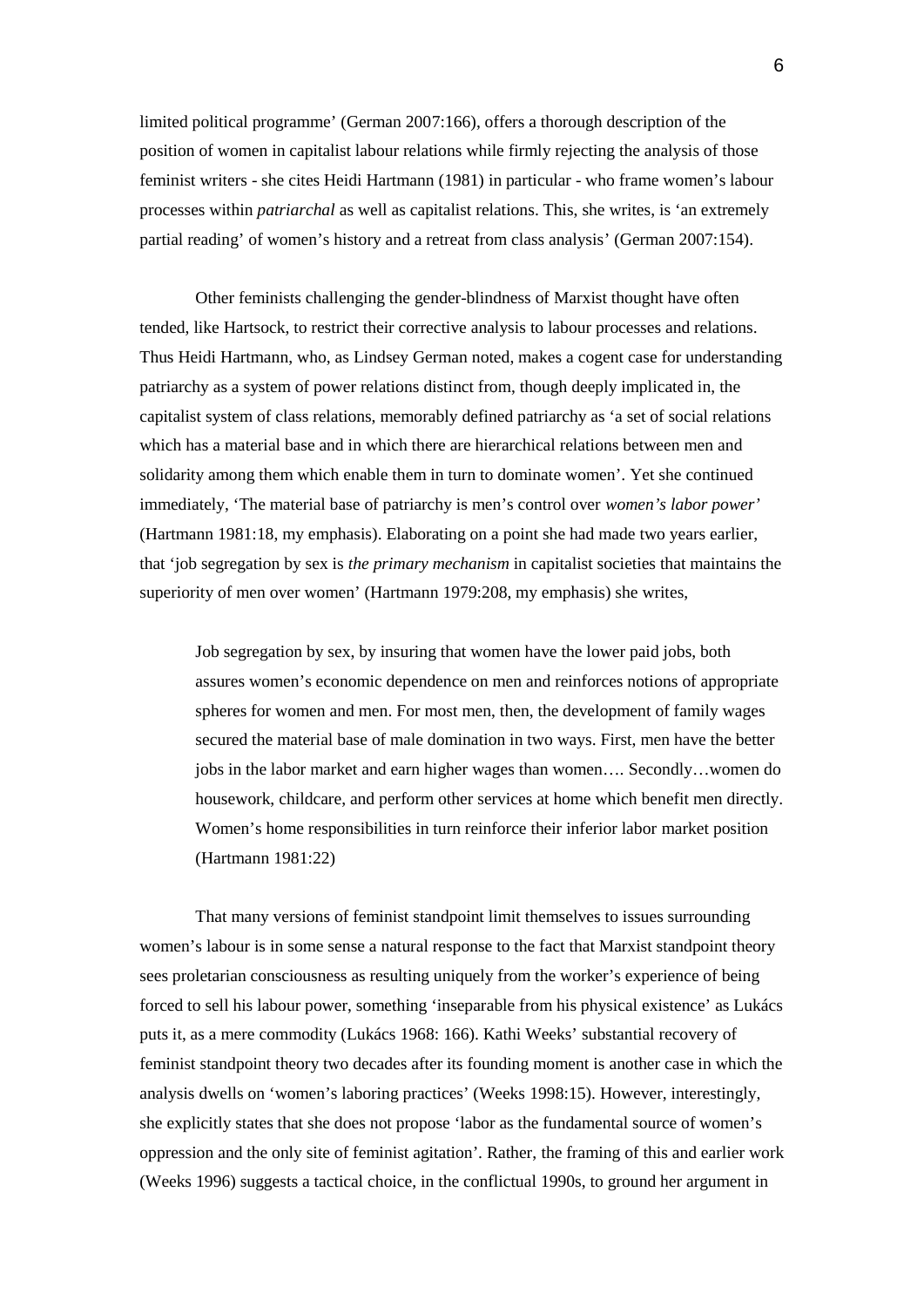labour as a device for transcending the antagonism between modernism and postmodernism. Thus she writes,

[I]f we take laboring practices, rather than signifying practices, as our point of entry into these configurations of gendered subjectivity, we can better account for the coercion under which gender is embodied; few would mistake labor for a practice that can be freely taken up or easily refused. Thus by privileging labor we are better able to keep sight of the constitutive links between systematic socioeconomic relations on the one hand and collective modes of practice and forms of subjectivity on the other' (ibid:96).

## **[A] Standpoint derived from other phases of life activity**

Interestingly, Nancy Hartsock, at the start of the essay analysed above, seems to acknowledge a limitation implicit in her choice of focus. She writes, 'I argue that on the basis of…the sexual division of labour, *one could begin, though not complete*, the construction of a feminist standpoint…' (Hartsock 1985:231, my emphasis). And indeed, some feminist thinkers did subsequently depart from the trope of 'work', the reiteration of the feminist standpoint's grounding in the exploitation of women's labour power and the struggle that evokes. They turned to other phases of women's lived experience to look for the emergence of feminist consciousness.

A highly innovative account came from Mary O'Brien, who, after many years as a practising midwife, turned academic and levelled her gaze on women's experience of conception, pregnancy and birthing. In *The Politics of Reproduction*, published in 1981, she suggested that an important impulse in patriarchy is control of offspring. Men's seed is alienated from them in copulation and conception. Women know their child as part of their own body, but if the man is to be sure of paternity, if he is to 'know' and appropriate the child, he must control the woman. In societal terms this requires co-operation between men. The biological process of reproduction, O'Brien argues, is a 'material substructure of history' necessarily giving rise to distinct forms of consciousness in men and women and accounting for systemic male supremacy as a historical phenomenon. Starting from this insight, she suggests, 'feminism must develop theory, method and strategy, and we must pursue this development from a fresh perspective, namely "the standpoint of women", women working from within women's reality' (O'Brien 1981:188).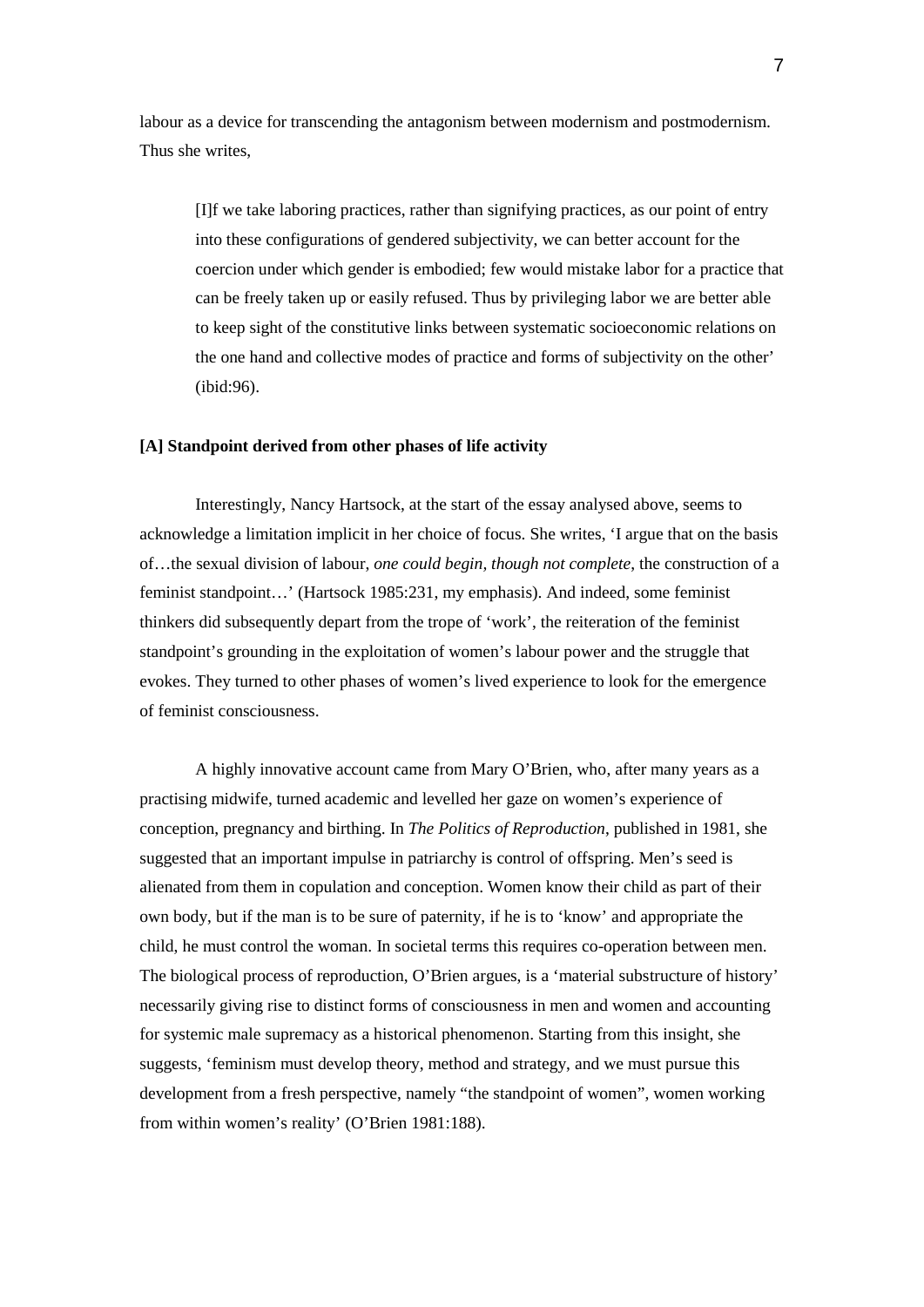O'Brien is not the only feminist thinker to have noted that, while the subjection of the worker to the capitalist may hinge on labour and the working day, the subjection of women to men involves their whole being – physical, sexual, emotional, reproductive, aesthetic, relational – day and night. Others have looked to different aspects of oppression as potential sources of oppositional consciousness, feminist standpoints and movements. Towards the end of *The Science Question in Feminism*, published in 1986, Sandra Harding had already begun to question the singularity of 'the' feminist standpoint. It was the beginning of a period of postmodernist and poststructuralist emphasis on 'difference', on 'fractured identities' and 'hyphenized feminisms'. Socialist-Feminism, Radical-Feminism, Lesbian-Feminism, Black- Marxist-Feminism, Black-Lesbian-Socialist-Feminism, Radical-Women-of-Color – these hyphenizations, Harding couldn't help feeling, bespoke 'an exhilaration felt in the differences in women's perceptions of who we are and of the appropriate politics for navigating through our daily social relations.' Standpoint epistemology, she feared, if it stressed a singular feminist standpoint, might be taken to devalue that exhilaration (Harding 1986:163).

Two decades later she would edit a reader that responded to this doubt, drawing together multiple accounts of feminist standpoints. The volume included an important essay by Patricia Hill Collins arguing that the thinking of Black feminists, the 'outsiders within' US society, must be seen as constituting 'a special standpoint on self, family, and society' (Collins 2004).<sup>9</sup> And Maria Mies and Vandana Shiva contributed a chapter arguing that women of different racial, ethnic, cultural and class backgrounds, notably in the 'global south', have evolved a distinctive shared analysis in confronting the threat posed by capitalist exploitation to the natural environment and ultimately to human and other life on earth. They represented this consciousness in terms of a rejection both of the Enlightenment notion that Man's freedom and happiness depends on 'his' eventual emancipation from Nature by the forces of reason and rationality, and the Marxist concept of humankind's historic march from the 'realm of necessity' (i.e. the realm of nature) to the 'realm of freedom'. The feminist standpoint here takes the form of what the authors call the 'subsistence perspective' (Mies and Shiva  $2004$ ).<sup>10</sup>

Besides, by now it was no longer only diverse positionalities, in recognition of intersectionality, that were being proposed as sources of standpoints - it was also different phases of women's life activity. Another chapter in Harding's collection showed Sara Ruddick, for instance, arguing for maternal thinking, featuring 'preservative love', as generative of a feminist standpoint (Ruddick 2004).<sup>11</sup> In this vein, convinced by many years of empirical research in organizations of the women's peace movement, I entered this debate, proposing that the profoundly gendered phenomena of violence and war are significant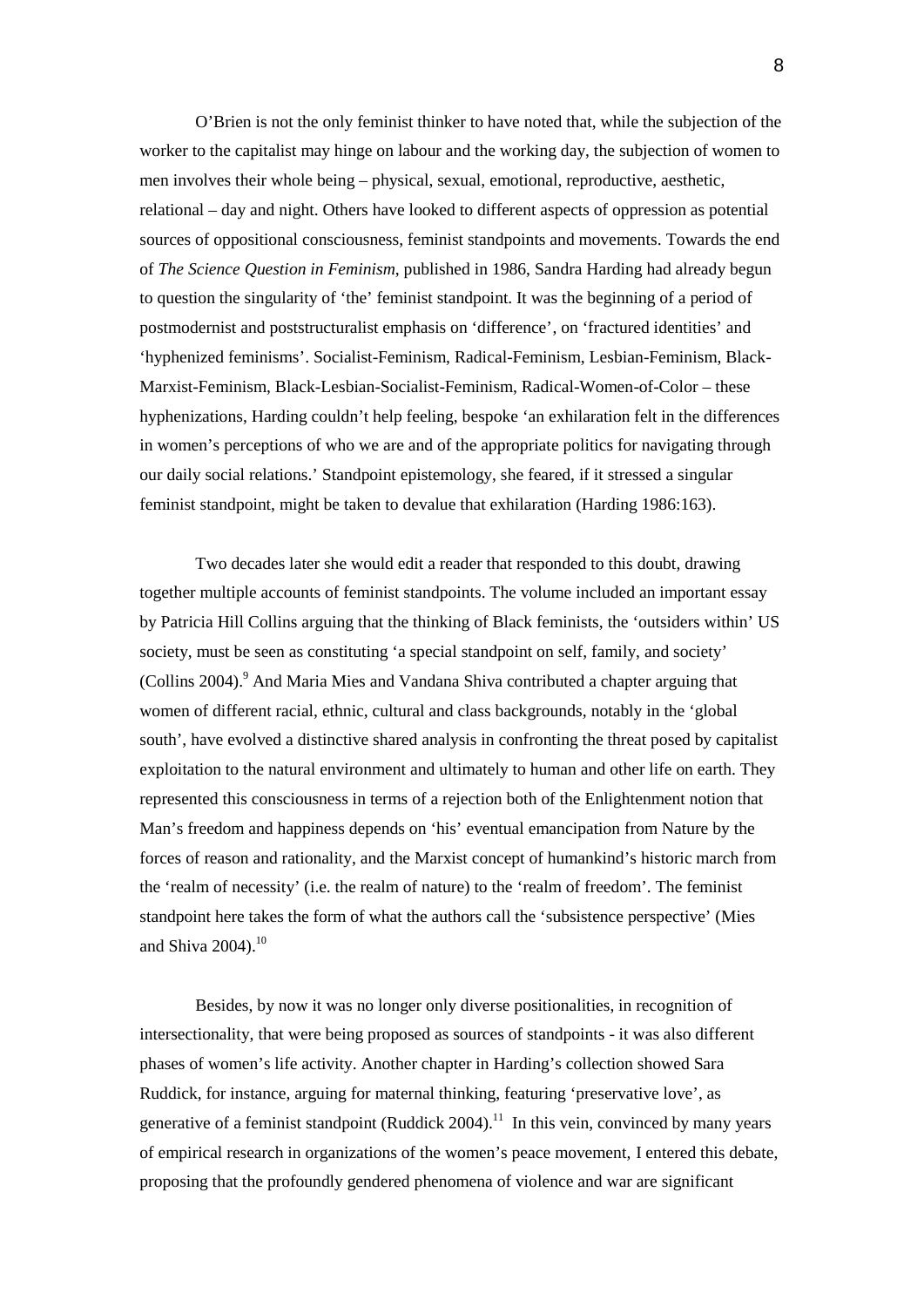features of women's 'life activity' and that resistance to them tends to generate a distinctive analysis. The social shaping of masculinity in patriarchy towards a readiness to prevail by use of force results in a marked predominance of men in violent criminality and in the ranks and commanding structures of armed forces. Women are a significant proportion of the victims of war and also experience gendered effects of militarization in everyday life in peacetime societies. I termed their critical analyses and mobilizations against violence and war a feminist antimilitarist standpoint (Cockburn 2007, 2010).

A further and somewhat startling Marxist feminist innovation was that of Anna Jónasdóttir who, in 1994, observed that we had been in error in so often reducing the 'material' in women's life experience to the economic. 'Work', she said, 'neither is nor ever can be life's only and total "prime want"' (Jónasdóttir 1994:97) We were forgetting emotion. Empathy, attachment. In short, love. The activities around which the sexual struggle revolves, she maintained, are neither work nor the products of work, 'but human love – caring, ecstasy' (ibid:24). In making this case, Jónasdóttir represented herself as rendering reality 'from a standpoint best described as a certain kind of radical feminist stance' (ibid:17).

Women and men, Jónasdóttir believes, needing, seeking and practising love, 'enter into specific productive relations with each other in which they 'quite literally produce new human beings'. To this point she was going no further than the 'conception and birthing' insight of Mary O'Brien, mentioned above. She went on to add however that women and men 'also produce (and reproduce) themselves and each other as active, emotional, and reasoning people' (ibid:63). It was in this process, she believed, that men became empowered. Adapting the Marxist theory of alienated labour, she suggested that

men can continually appropriate significantly more of women's life force and capacity than they give back to women. Men can build themselves up as powerful social beings and continue to dominate women through their constant accumulation of the existential forces taken and received from women. If capital is accumulated alienated labor, male authority is accumulated alienated love (ibid:26).

# **[A] Truth or power?**

An informative exchange of ideas on standpoint took place in the feminist journal *Signs* in 1997. In an article titled 'Truth and Method: Feminist Standpoint Theory Revisited', Susan Hekman tackled several problems for standpoint theory raised by postmodernism. She remarked that 'among younger feminist theorists, feminist standpoint theory is frequently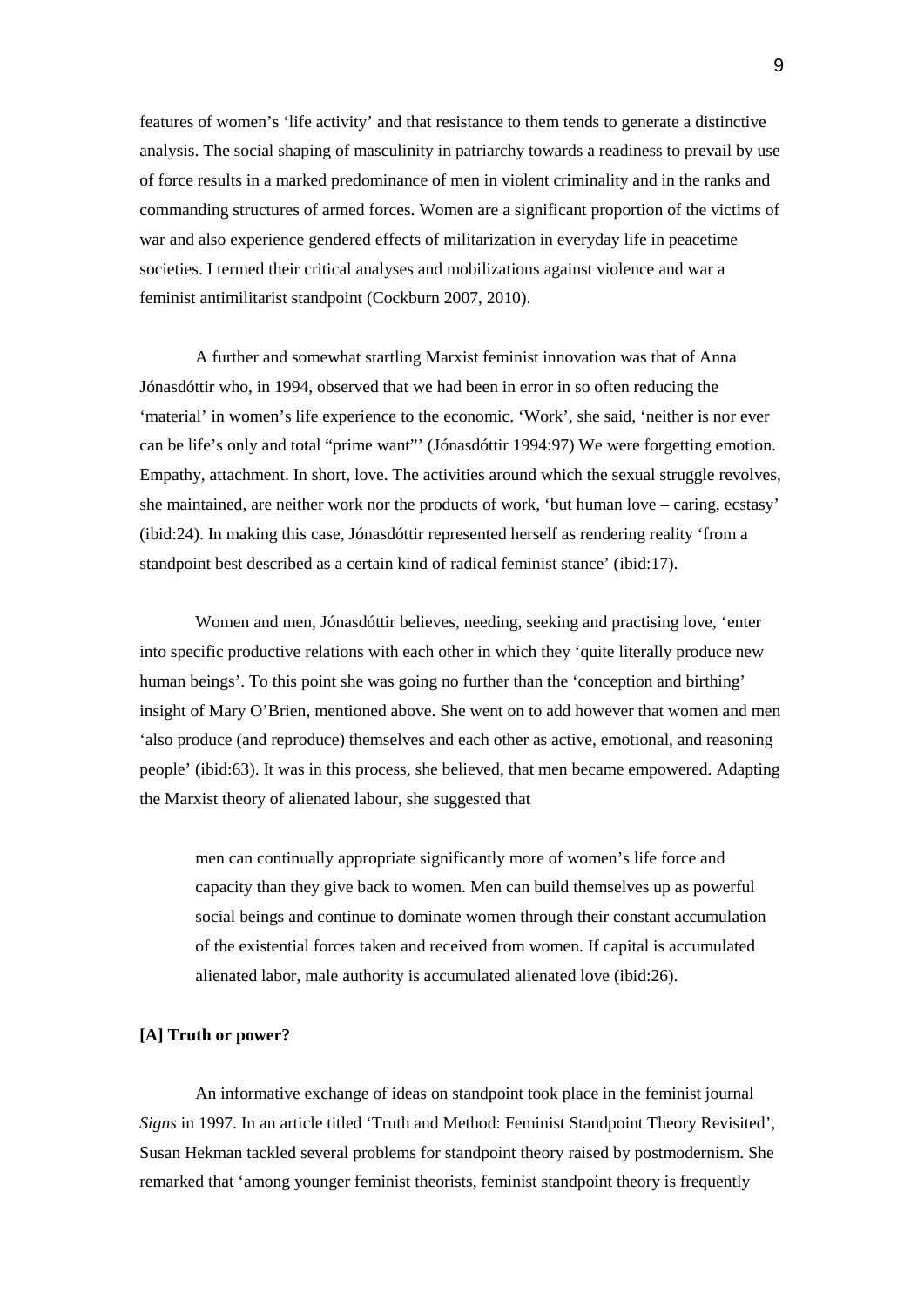regarded as a quaint relic of feminism's less sophisticated past'. Its inspiration, Marxism, had been discredited in both theory and practice. Standpoint theory seemed to 'be at odds with the issue that has dominated feminist debate in the past decade: difference' (Hekman  $2004:225$ ).<sup>12</sup>

Hekman's aim however was not to dismiss but to reinstate feminist standpoint theory, by stressing a plurality of standpoints. She proposed Thomas Kuhn's 'paradigm shift' as a conceptual device capable of giving feminist standpoint postmodernist credibility. The new rejection of the possibility of absolute truth, the substitution of a notion of multiple and relative truths, should be read as a paradigm shift in the sense Kuhn intended. For Hekman, the theory as proposed by Hartsock and Harding stalled on an illogicality she found troubling in Marxist thought more generally: social constructionist and absolutist conceptions of truth are in contradiction. She argued that the lifeworld, like every other human activity, is *discursively* constituted. A 'standpoint' therefore cannot claim to express the 'truth' about 'reality' – it must be understood as one representation among others, political and valueladen, 'a place from which feminists can articulate a counterhegemonic discourse and argue for a less repressive society' (ibid:239).

Hartsock, Collins, Harding and Smith fiercely countered Hekman's 'Truth and Method' article, arguing in the same issue of *Signs<sup>13</sup>* that she was mistaken in prioritizing the matter of 'truth': what is at stake in 'standpoint' is *not truth but power*. It is specifically about challenging, from the position of the marginal, silenced and subjected, the conceptual practices of power, the 'view from above'. Furthermore, the subjects posited by standpoint theory are not a rag-bag collection of individuals. Rather they are groups sharing an experience of subjection to and by power – capitalist power, patriarchal power, white power. Trodden down, and looking upwards to the systemic level, they find themselves an oppositional consciousness<sup>14</sup> that enables them to become a resistant, challenging collective subject (Hartsock 2004, Collins 2004, Harding 2004, Smith 2004).

Hekman's article was symptomatic of a body of feminist work on standpoint that was to follow in the first decade of the new millennium, much of it detached from its roots in Marxist thought. Indeed, already in 2005, Michael Ryan's entry on 'Standpoint Theory' in an *Encyclopedia of Social Theory* formulates it in its entirety as a product of feminist and 'multicultural' thought, without any reference Marx or Marxism (Ryan 2005:789). Prioritizing the issue of truth claims, many of these later authors found their primary inspiration less in Hartsock and Smith than in Donna Haraway's 'situated knowledges' mentioned above (Haraway 1988). Marcel Stoetzler and Nira Yuval-Davis, for example, proposed a strengthening of standpoint theory by the introduction of a concept of the 'situated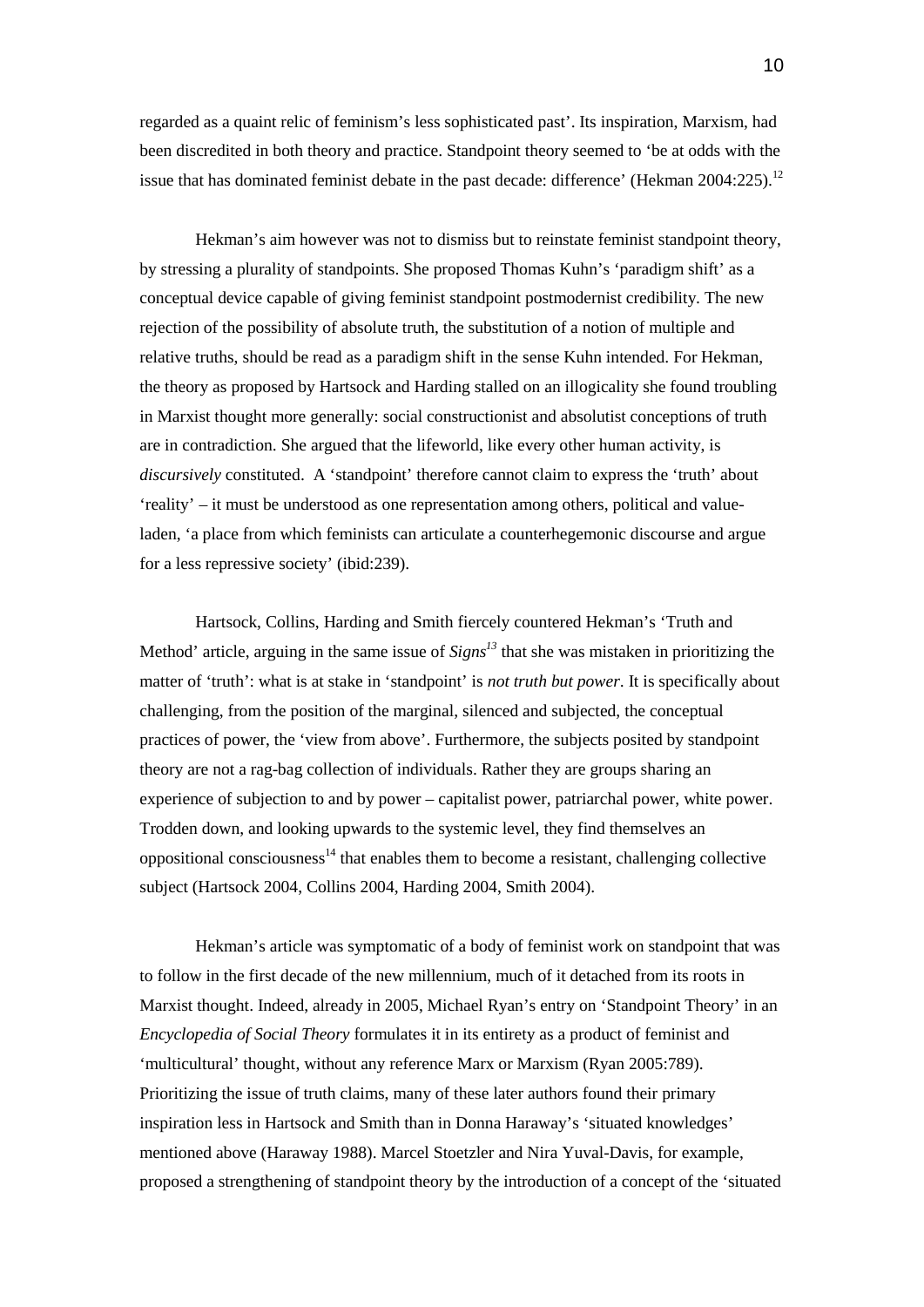imagination', in parallel with that of situated knowledge, arguing that it is only through a process of imagining that 'the transitions from positionings to practices, practices to standpoints, knowledge, meaning, values and goals, actually take place' (Stoetzler and Yuval- Davis 2002:320).

A 2009 issue of *Hypatia* devoted to standpoint theory contained several articles in which the perspective of the social scientist, together with his or her problem in deciding how to evaluate competing truth claims, was largely substituted for the perspective of the feminist subject and her struggle to survive and thrive in capitalist patriarchy. Thus Janet Kourany tests standpoint theory against alternative methodological approaches in feminist studies, cautiously endorsing it as a usable academic resource, despite the many questions she believes it leaves unresolved (Kourany 2009). Kristina Rolin problematizes the notion that the perspective of the disadvantaged is liable to be less partial and distorted than that of the powerful (the concept of 'epistemic advantage'). She proposes a lesser claim: standpoint theory may be understood as a resource for feminist epistemology and philosophy of science on the more modest ground that it simply 'urges feminist scholars to pay attention to relations of power as a distinctive kind of obstacle to the production of scientific knowledge' (Rolin 2009:222). Joseph Rouse, in the same volume of *Hypatia*, traces the history of feminist standpoint theorization with the aim of moving 'beyond the constitutive tropes of standpoint theory' (Rouse 2009:207). In doing so, he represents standpoints as competing knowledge claims generated by people 'as part of practical and perceptual interaction with one another in shared surroundings', without reference to power relations, subjugation or struggle. In historicizing standpoint theory he notes that it dates back to the work of Smith, Hartsock and Collins, adding '*arguably…even to Marx and Hegel'* (2009: 202, my emphasis). By the end of the first decade of the  $21<sup>st</sup>$  century, it seems, Marx had become, to the generation of social scientists educated in 1990s postmodernism, an obscure figure, no longer one but two centuries back in time.

The flaccidity of these recent accounts signals an amnesia, a forgetting that, in Kathi Weeks' words, a standpoint is 'a project, not an inheritance'. It is 'an ongoing achievement rather than a spontaneous attribute or consciousness…'. It is 'both a product and an instrument of feminist struggle' (Weeks 1998:8). In other words it is in, and of, movements of resistance and revolution. And in the meantime new political insurgencies have been occurring in the second decade of the  $21<sup>st</sup>$  century, sparked by life experiences very different from those of the industrial working class as known to Lukács in the early  $20<sup>th</sup>$  century and of the women of Second Wave Feminism among whom Dorothy Smith and Nancy Hartsock lived and worked half a century later. The World Social Forum events have mobilized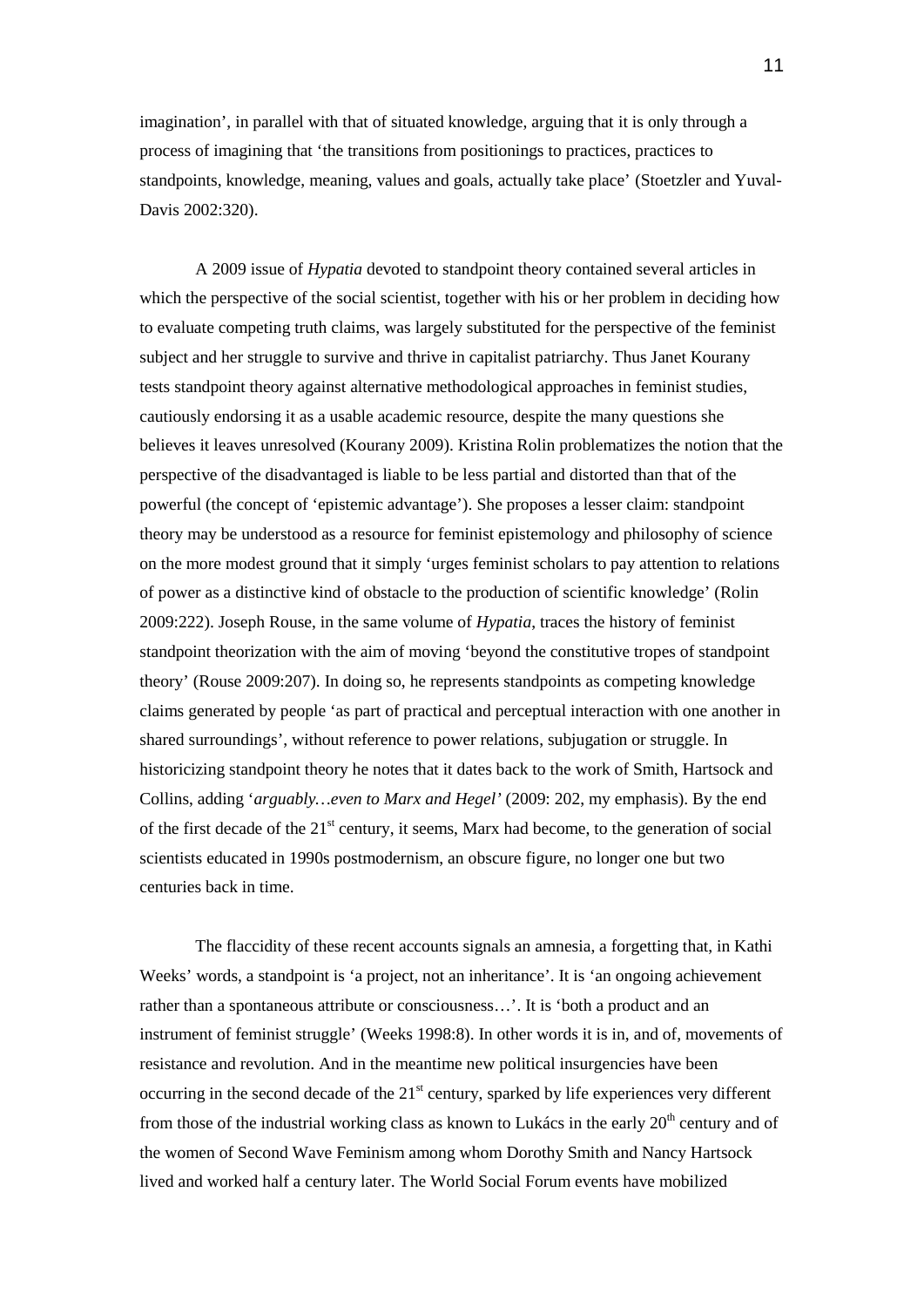activists from a wide range of global movements. Billion Women Rise has precipitated women into street protests against male violence from New Delhi to Kinshasa and London. Occupy has brought young people of many countries into city encampments and squatted banks to protest against financial crime and austerity policies. They call themselves the 'ninety-nine percent'. We have to probe deeper into the collective subjectivities emerging. Who are they? Who are we? We need to pay careful attention to the specificity of the power relations against which we are rising in rebellion, as one conjuncture gives way to the next. How do these systems intersect with and amplify each other? It is not in the analyses of academics, but in the voices, leaflets, placards and Tweets of new historic subjects, sparked to consciousness by new scandals of subjugation and exploitation, that contemporary standpoints are being expressed. And it is in these movements that a deeper understanding of the value of standpoint theory for future transformative change is likely to be forged.

## **REFERENCES**

Cockburn, Cynthia (2007) *From Where We Stand: War, Women's Activism and Feminist Analysis.* Zed Books, London and New York.

Cockburn, Cynthia (2010) 'Gender relations as causal in militarization and war: a feminist standpoint', *International Feminist Journal of Politics*, Vol.12, No.2, June: 139-57.

Collins, Patricia Hill (1986) 'Learning from the outsider within: The sociological significance of Black Feminist Thought', *Social Problems*, Vol.33, No.6: S14-32.

Collins, Patricia Hill (1991) *Black Feminist Thought: Knowledge, Consciousness and the Politics of Empowerment.* Routledge, New York.

Collins, Patricia Hill (1997) 'Comment on Hekman's "Truth and method: feminist standpoint theory revisited". Where's the power?', *Signs: Journal of Women in Culture and Society*, Vol.22, No.21:375-81. Subsequently published in Harding, Sandra (ed) (2004) *The Feminist Standpoint Theory Reader: Intellectual and Political Controversies.* Routledge, New York and London: 247-54.

German, Lindsey (2007) *Material Girls: Women, Men and Work*. Bookmarks Publications, London.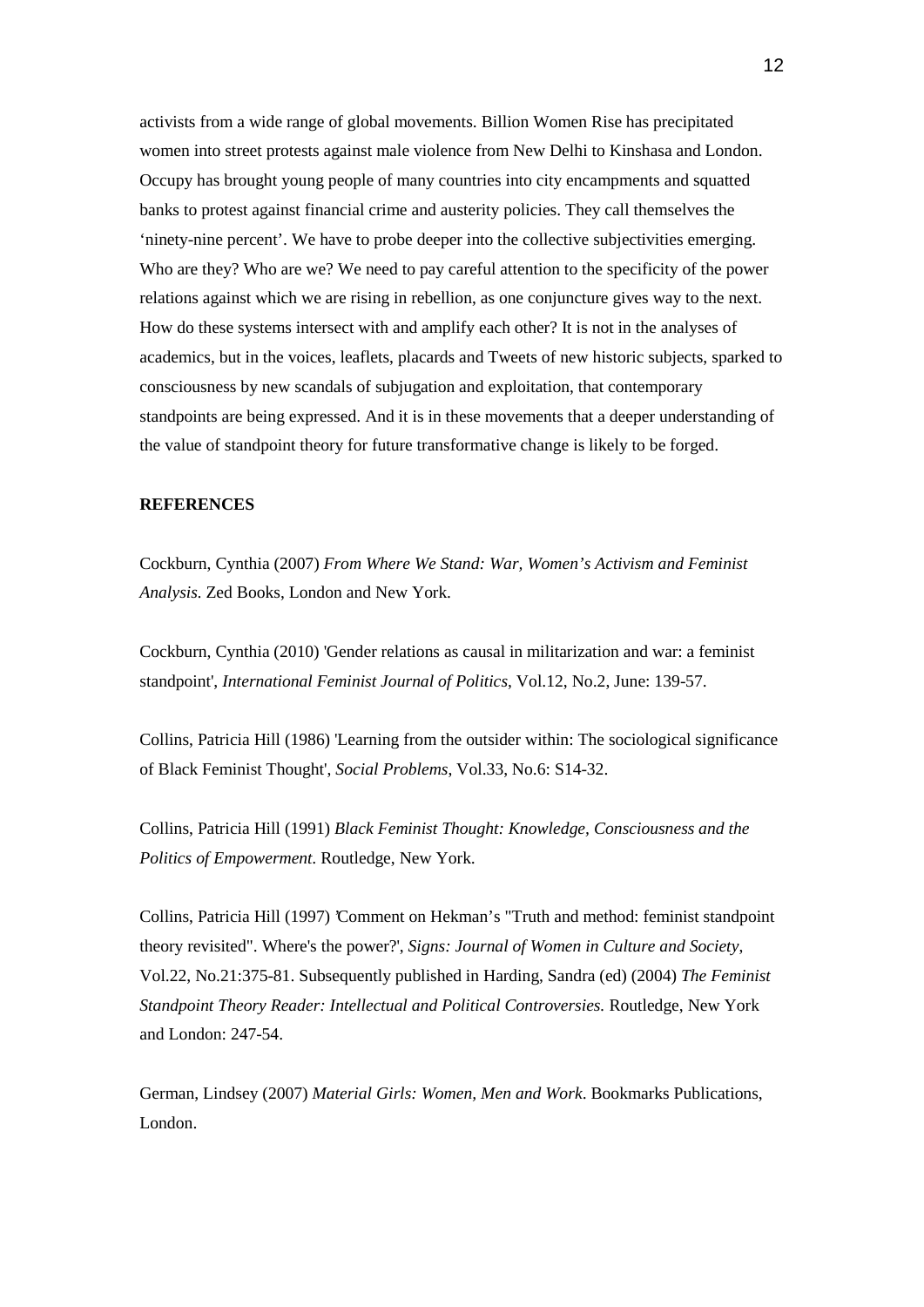Gramsci, Antonio (1971) *Selections from the Prison Notebooks.* Lawrence and Wishart, London.

Haraway, Donna (1988) 'Situated knowledge: the science question in feminism and the privilege of partial perspective', *Feminist Studies*, Vol.14, No. 3: 575-99.

Harding, Sandra (1986) *The Science Question in Feminism.* Open University Press, Milton Keynes.

Harding, Sandra (1991) *Whose Science? Whose Knowledge?* Open University Press, Milton Keynes.

Harding, Sandra (1993) 'Rethinking standpoint epistemology: what is "strong objectivity"?' in Alcoff, Linda and Elizabeth Potter (eds) *Feminist Epistemologies*. Routledge, New York and London: 49-82.

Harding, Sandra (2004) 'Comment on Hekman's "Truth and method: feminist standpoint theory revisited". Whose standpoint needs the regimes of truth and reality?', in Harding, Sandra(ed) *The Feminist Standpoint Theory Reader: Intellectual and Political Controversies.* Routledge, New York and London: 382-91.

Hartmann, Heidi (1979) 'Capitalism, patriarchy and job segregation by sex', in Eisenstein, Zillah (ed) *Capitalist Patriarchy and the Case for Socialist Feminism.* Monthly Review Press, New York and London: 206-47.

Hartmann, Heidi (1981) 'The unhappy marriage of Marxism and Feminism: towards a more progressive union', in Sargent, Lydia (ed) *Women and Revolution: A Discussion of the Unhappy Marriage of Marxism and Feminism*. Pluto Press, London: 1-41.

Hartsock, Nancy C.M. (198e) 'The feminist standpoint: developing the ground for a specifically feminist historical materialism', in Harding, Sandra and Merrill B. Hintikka (eds) *Discovering Reality: Feminist Perspectives on Epistemology, Methodology, Metaphysics and Philosophy of Science.* D.Reidel, London and Dordrecht: 283-310.

Hartsock, Nancy C.M. (1985) *Money, Sex and Power: Towards a Feminist Historical Materialism.* Northeastern University Press, Boston: 231-51.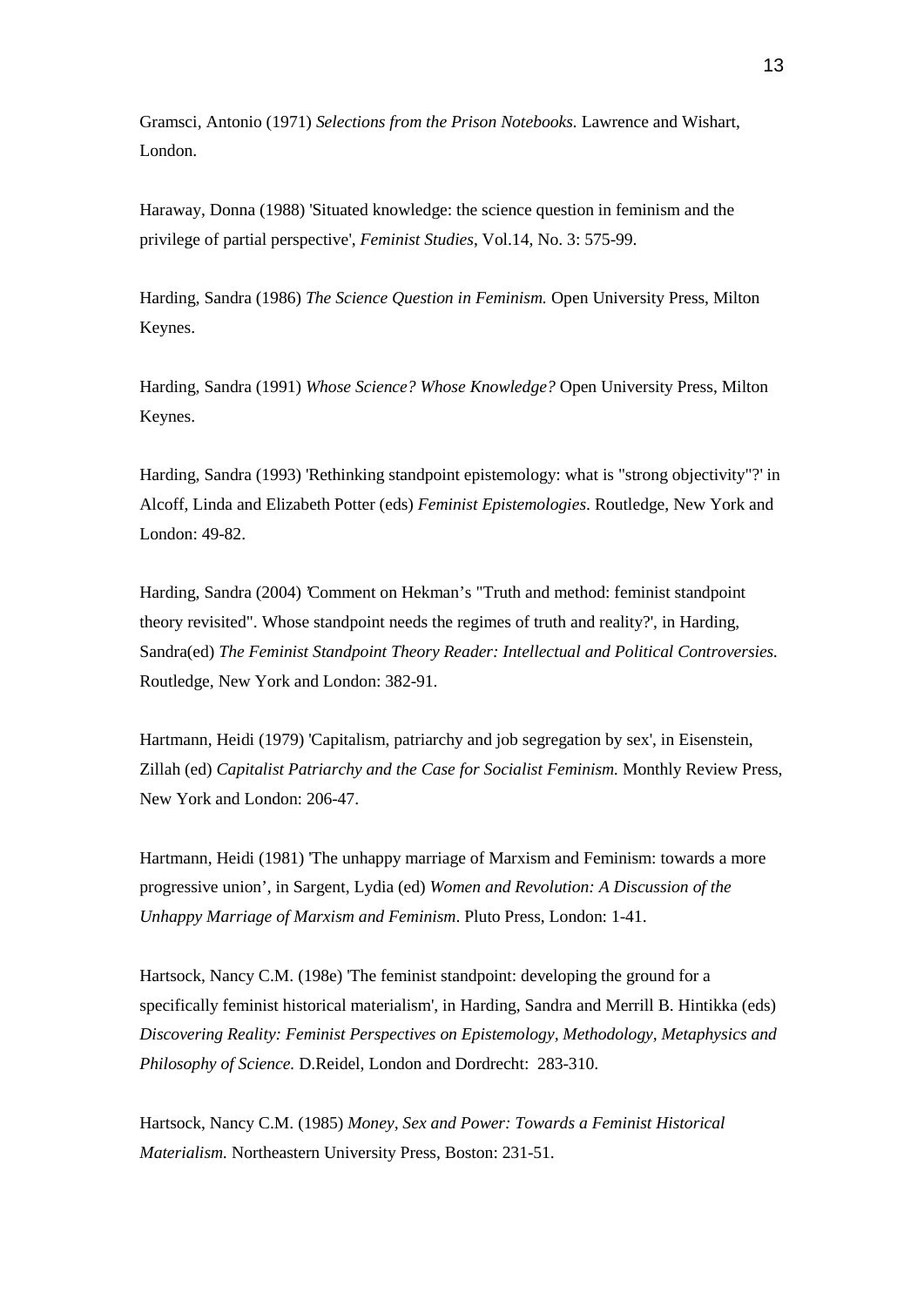Hartsock, Nancy C.M. (2004) 'Comment on Hekman's "Truth and method: feminist standpoint theory revisited".Truth or justice?', in Harding, Sandra (ed) *The Feminist Standpoint Theory Reader: Intellectual and Political Controversies.* Routledge, New York and London: 243-46.

Hartsock, Nancy C.M. (1998) *The Feminist Standpoint Revisited and Other Essays.* The Westview Press, Boulder, CO.

Hegel, G.W.F. (1977) *Phenomenology of Spirit.* Clarendon Press, Oxford.

Hekman, Susan (1997) 'Truth and method: feminist standpoint theory revisited, *Signs: Journal of Women in Culture and Society*, Vol.22, No.21: 341-65. Subsequently published in Harding, Sandra (ed) *The Feminist Standpoint Theory Reader: Intellectual and Political Controversies.* Routledge, New York and London: 225-42.

Jaggar, Alison (1983) *Feminist Politics and Human Nature.* Rowman and Allenheld, Totowa, NJ.

Jónasdóttir, Anna G. (1994) *Why Women Are Oppressed.* Temple University Press, Philadelphia.

Kourany, Janet A. (2009) 'The place of standpoint theory in feminist science studies', *Hypatia*, Vol.24, No.4: 209-18.

Lukács, Georg (1968) *History and Class Consciousness: Studies in Marxist Dialectics.* Tr. Rodney Livingstone. The Merlin Press, London.

Marx, Karl (1959) *Capital: A Critique of Political Economy*. *Volume III*. Lawrence and Wishart, London.

Marx, Karl and Frederick Engels (1970) *The German Ideology. Part 1.* Edition edited by Arthur, C.J. Lawrence and Wishart, London.

Mies, Maria and Vandana Shiva (2004) 'The subsistence perspective' in Harding, Sandra (ed) *The Feminist Standpoint Theory Reader: Intellectual and Political Controversies.*: Routledge, New York and London: 333-8.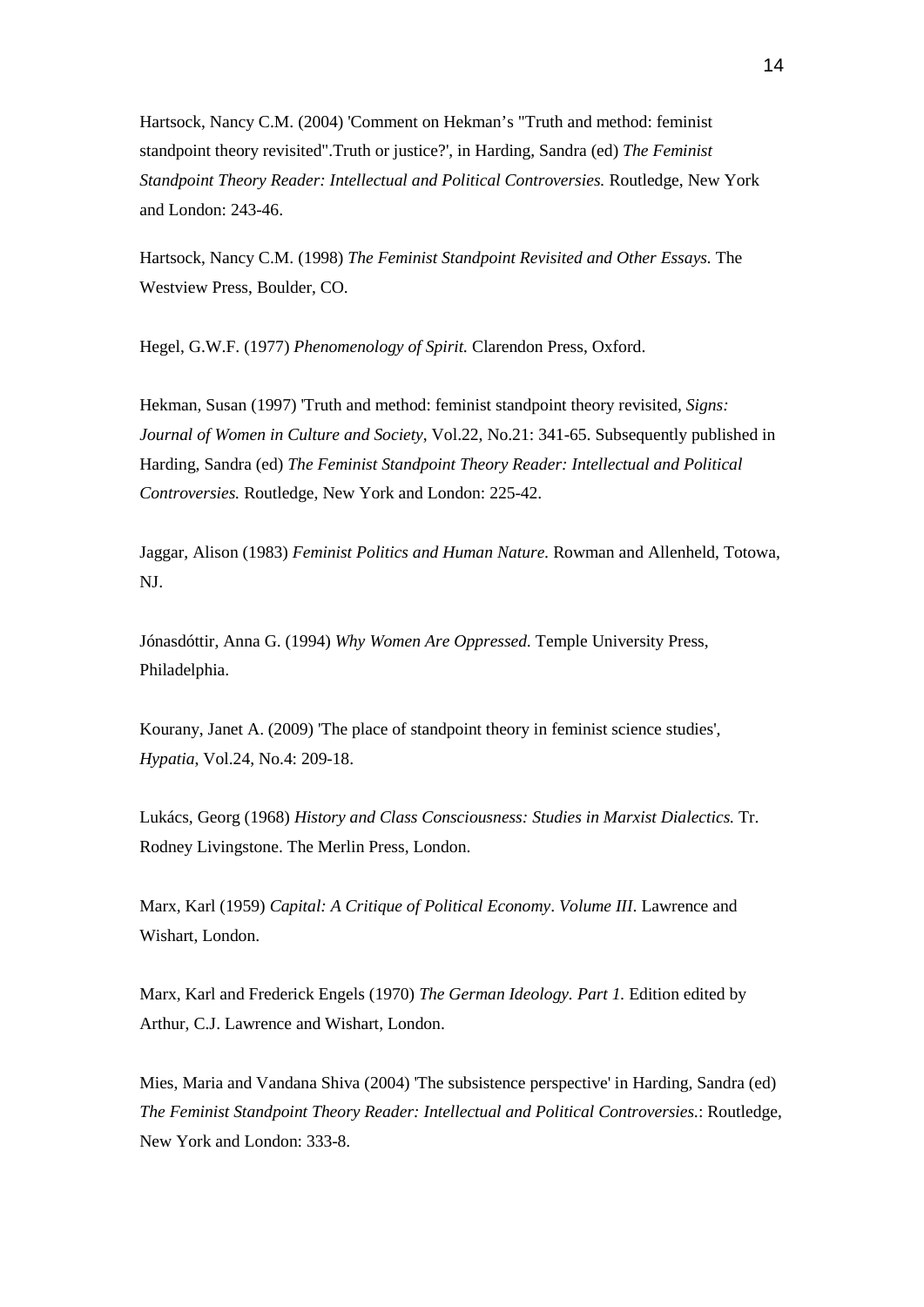Mies, Maria and Vandana Shiva (1993) *Ecofeminism.* Zed Books, London.

Myking, Thonette (2007) 'As we *reoccupy* Marxism as feminism(s)', *Norsk filosofisk tidsskrift*, Vol.42, No.4: 259-273.

O'Brien, Mary (1981) *The Politics of Reproduction.* Routledge and Kegan Paul, Boston and London.

Rolin, Kristina (2009) 'Standpoint theory as a methodology for the study of power relations', *Hypatia*, Vol.24, No.4: 218-26.

Rose, Hilary (2004) 'Hand, brain and heart: towards a feminist epistemology for the natural sciences', in Harding, Sandra (ed) *The Feminist Standpoint Theory Reader: Intellectual and Political Controversies.* Routledge, New York and London: 67-80.

Rouse, Joseph (2009) 'Standpoint theories reconsidered', *Hypatia,* Vol. 24, No.4: 200-09.

Ruddick, Sara (2004) 'Maternal thinking as a feminist standpoint', in Harding, Sandra (ed) *The Feminist Standpoint Theory Reader: Intellectual and Political Controversies.* Routledge, New York and London: 161-68.

Ruddick, Sara (1989) *Maternal Thinking*. Beacon Press, Boston.

Ryan, Michael (2005) 'Standpoint theory', in Ritzer, George (ed) *Encyclopedia of Social Theory*, Vol.2. Sage Publications, London, Thousand Oaks, New Delhi: 789.

Sandoval, Chela (2004) 'U.S. Third World feminism: the theory and method of differential oppositional consciousness' in Harding, Sandra (ed) *The Feminist Standpoint Theory Reader: Intellectual and Political Controversies.* Routledge, New York and London: 195-209.

Smith, Dorothy E. (1974) 'The ideological practice of sociology', in *Catalyst,* Vol.8: 39-54.

Smith, Dorothy E. (1981) 'On sociological description: A method from Marx', in *Human Studies*, Vol. 4: 313-37.

Smith, Dorothy E. (1987) *The Everyday World as Problematic: A Feminist Sociology.* Open University Press, Milton Keynes.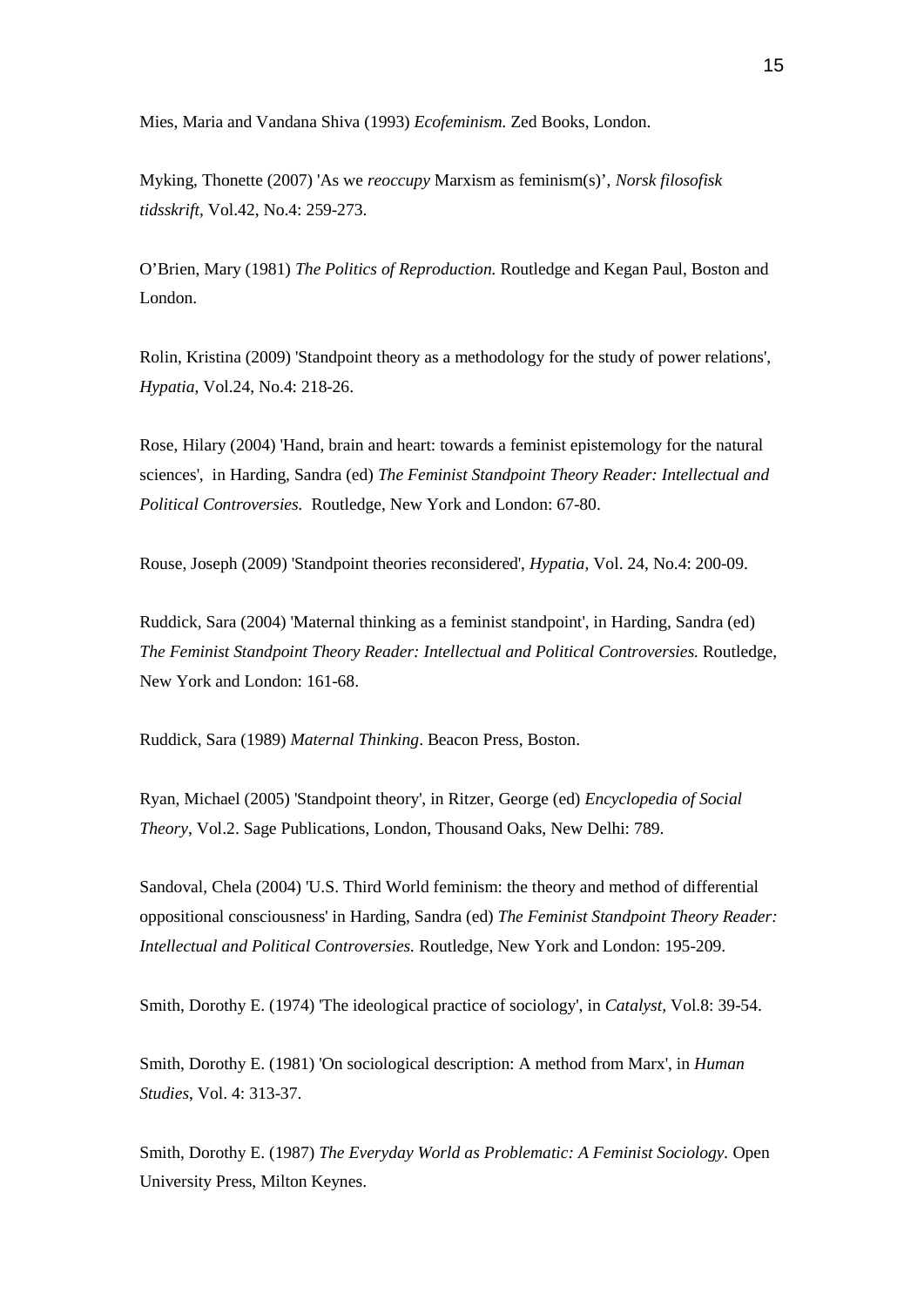Smith, Dorothy E. (2004) 'Comment on Hekman's "Truth and method: feminist standpoint theory revisited" ' in Harding, Sandra (ed) *The Feminist Standpoint Theory Reader: Intellectual and Political Controversies.* Routledge, New York and London: 263-9.

Stoetzler, Marcel and Nira Yuval-Davis (2002) 'Standpoint theory, situated knowledge and the situated imagination', in *Feminist Theory*, Vol.3, No.3: 315-33.

Weeks, Kathi (1996) 'Subject for a feminist standpoint', in Saree Maksisi, Cesare Casarino and Rebecca E. Karl (eds) *Marxism Beyond Marxism.* Routledge, New York and London: 89-118.

Weeks, Kathi (1998) *Constituting Feminist Subjects.* Cornell University Press, Ithaca and London.

# **NOTES:**

<sup>2</sup> The quotations are from Part 1 of *The German Ideology* by Karl Marx and Frederick Engels, in an edition of 1970. Written in 1845-6, the full work remained unpublished during the lifetimes of its authors.

<sup>3</sup> *History and Class Consciousness* was originally published in 1923. In this passage Lukacs is referring to Marx's *Critique of Hegel's Philosophy of Right,* published in 1843.

4 A critique of the Young Hegelians, first published in 1845.

<sup>5</sup> Originally published 1807.

6 The *Prison Notebooks* were written by Antonio Gramsci in prison in Italy between 1929 and 1935 and first published in the late 1940s, following the defeat of Fascism and the end of the Second World War.

 $<sup>7</sup>$  Nancy C.M.Hartsock's article, 'The feminist standpoint: Developing the ground for a</sup> specifically feminist historical materialism' was first published in 1983, in Hintikka, Merrill B. and Sandra Harding (eds) *Discovering Reality Feminist Perspectives on Epistemology, Methodology, Metaphysics and Philosophy of Science* (D.Reidel, Boston and Dordrecht). It was reprinted as Chapter 10 in her *Money, Sex and Power:Toward a Feminist Historical Materialism* in 1985.

<sup>8</sup> Hartsock in interview with Thonette Myking (see Myking 2007).

<sup>1</sup> This quotation is from the 1959 edition of Volume III of *Capital: A Critique of Political Economy,* the original version of which, prepared for publication by Frederick Engels, appeared in 1985, after Marx's death. As is well known, Chapter 50, the final chapter of the volume, titled 'Classes', is a fragment, no more than a couple of pages in length, destined to remain unfinished.